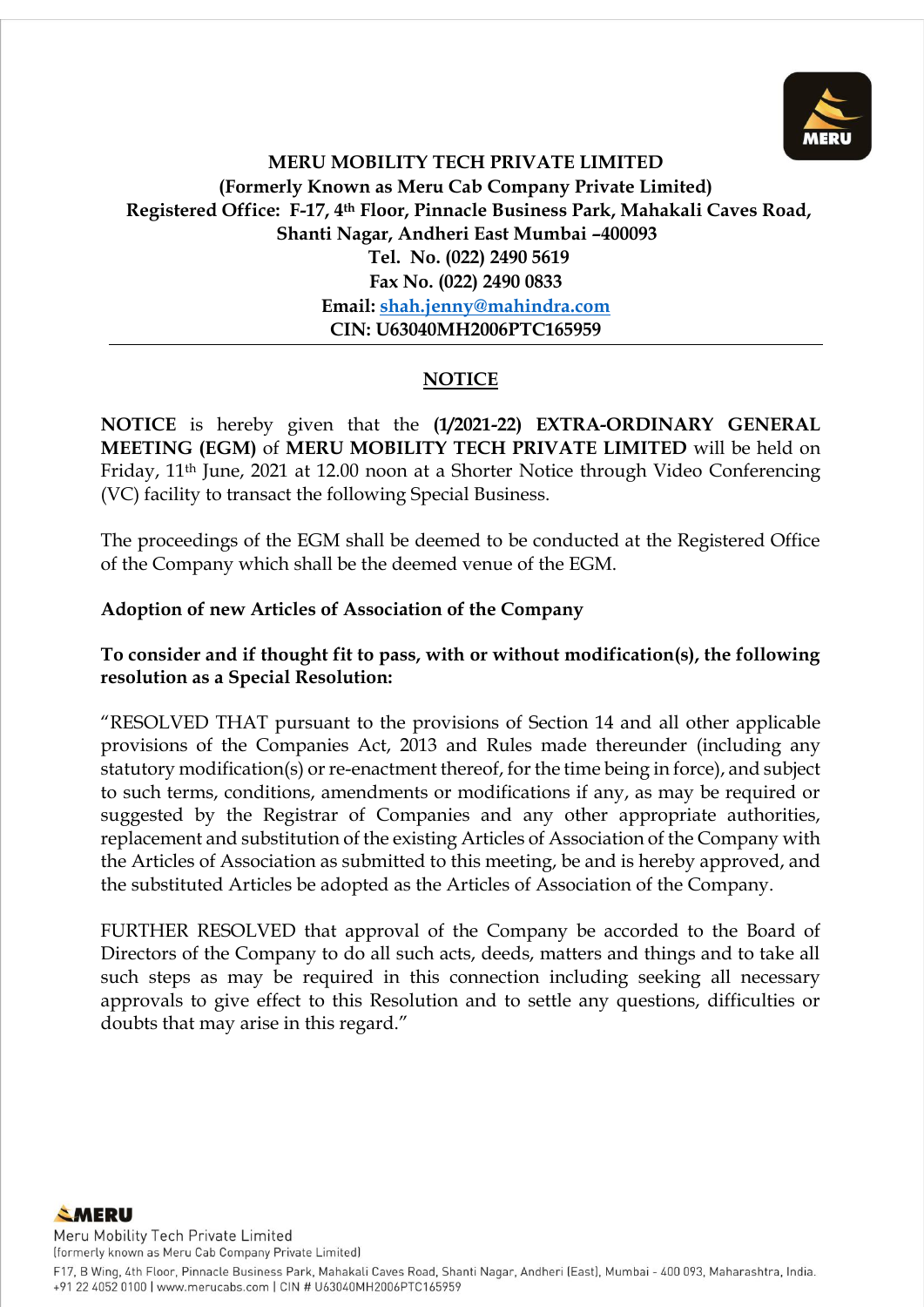

#### **NOTES:**

- A. In view of the present COVID-19 pandemic, the Ministry of Corporate Affairs ("MCA") has vide its circulars dated April 8, 2020, April 13, 2020, September 28, 2020 and December 31, 2020 (collectively referred to as "MCA Circulars") permitted convening the Extra-Ordinary General Meeting through Video Conferencing ("VC") or Other Audio Visual Means ("OAVM"), without the physical presence of the members at a common venue. In accordance with the MCA Circulars and provisions of the Companies Act, 2013 ('the Act'), the EGM of the Company is being held through VC.
- B. Pursuant to the MCA circulars, the facility to appoint proxy to attend and cast vote for the members is not available for this EGM. However, the Corporate members are entitled to appoint authorized representatives to attend the EGM through VC and participate thereat and cast their votes at the EGM. Corporate members intending to attend the meeting through their authorized representatives are requested to email to shah.jenny@mahindra.com, a certified copy of the Board Resolution authorizing their representative to attend and vote on their behalf at the Meeting.
- C. In accordance with the Secretarial Standard-2 on General Meetings issued by the Institute of Company Secretaries of India ("ICSI") read with Clarification/Guidance on applicability of Secretarial Standards - 1 and 2 dated 15th April, 2020 issued by the ICSI, the proceedings of the EGM shall be deemed to be conducted at the Registered Office of the Company which shall be the deemed venue of the EGM.
- D. The Members can join the EGM through VC 15 minutes before and after the scheduled time of the commencement of the Meeting by following the procedure mentioned in this Notice. The facility of participation at the EGM through VC will be made available to all the members of the Company.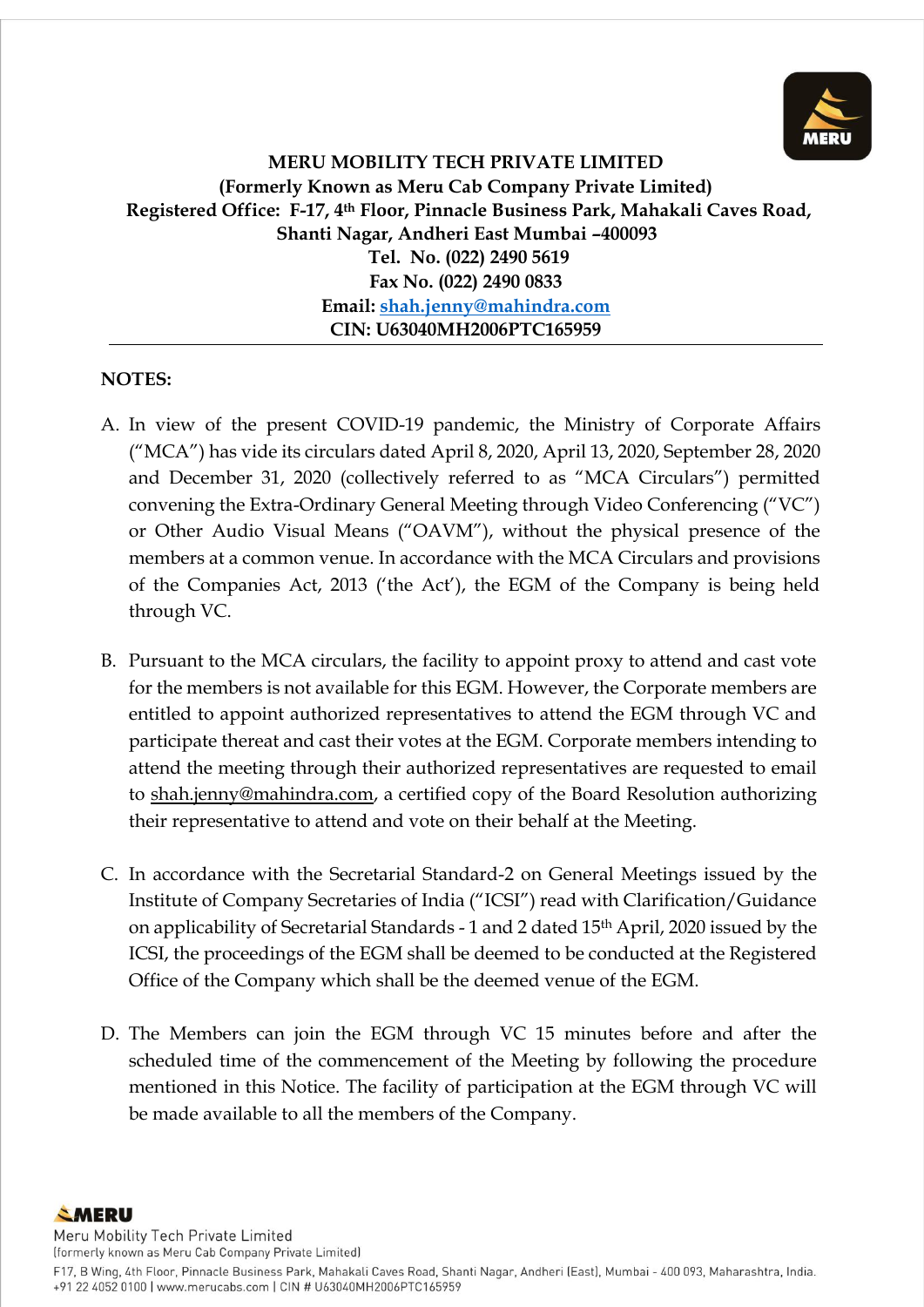

- E. An Explanatory Statement pursuant to section 102 of the Companies Act, 2013 in respect of the item of the notice dated 9th June, 2021 is annexed hereto.
- F. A member shall be entitled to attend and vote either by show of hands, if the Chairman allows or by sending their assent/dissent via email parikh.jignesh@mahindra.com ("Designated email ID") with copy marked (cc) to shah.jenny@mahindra.com, in case a poll is demanded.
- G. The Company's Registrar and Transfer Agents for its share registry work (Electronic) are Bigshare Services Pvt Ltd, E -2/3, Ansa Industrial Estate, Saki Vihar Road, Sakinaka, Andheri (East), Mumbai-400 072.
- H. Members attending the EGM through VC shall be counted for the purpose of reckoning the quorum under Section 103 of the Act.
- I. Since the EGM will be held through VC, the Route Map is not annexed in this Notice.
- J. Members are requested to accord their consent pursuant to section 101 of the Companies Act, 2013, for holding this Extraordinary General Meeting at a shorter notice. The form for providing the same is enclosed.
- K. All documents referred to in the Notice as available for inspection will be available electronically for inspection without any fee by the members from the date of circulation of this Notice up to the date of the EGM. Members seeking to inspect documents can send an email to [shah.jenny@mahindra.com.](mailto:shah.jenny@mahindra.com)
- L. Instructions for members for attending the EGM through VC are as under:
	- a. Members can join the Meeting by clicking on the link provided in the email containing this notice convening the EGM of the Shareholders.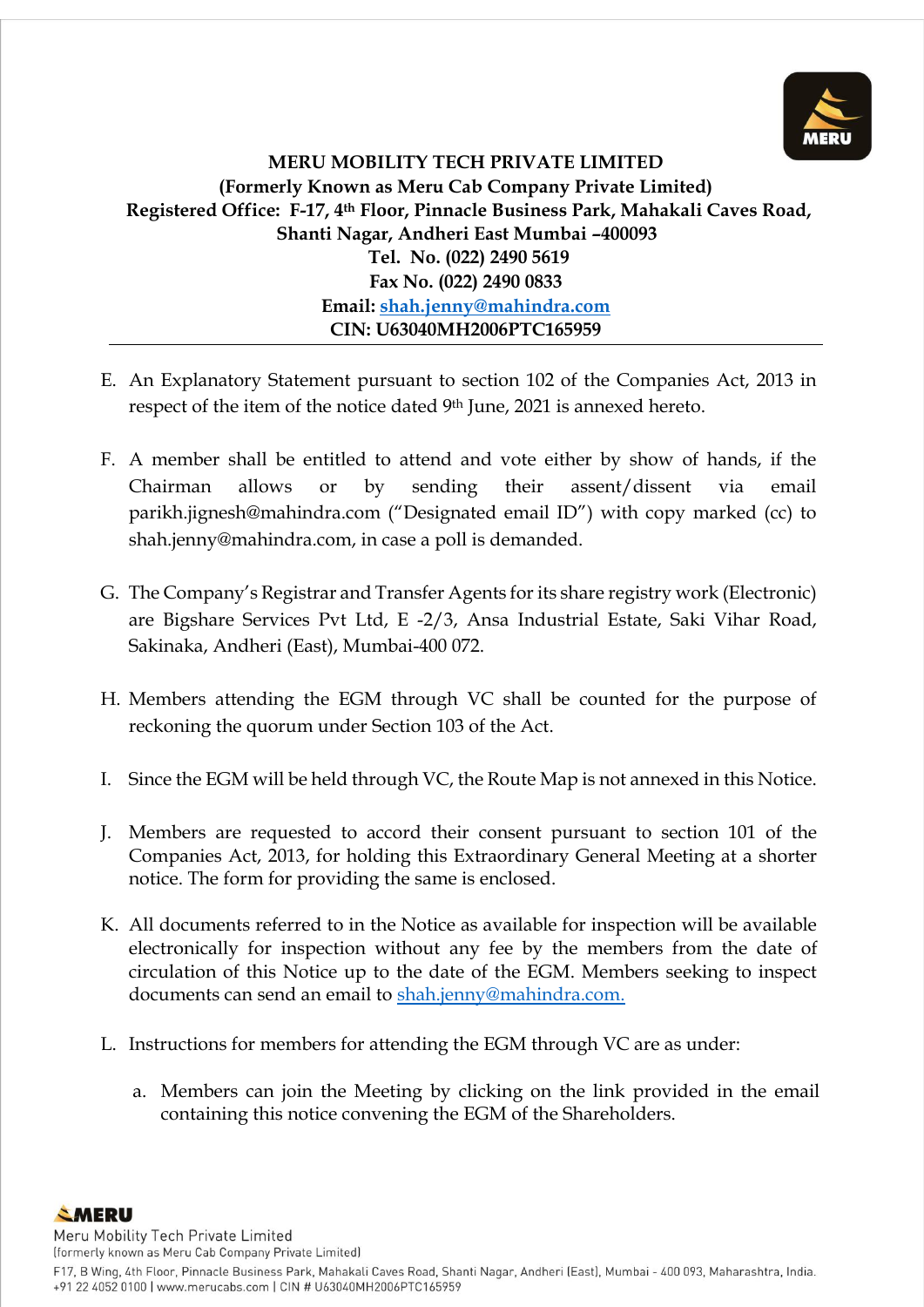

b. Members who need IT assistance before or during the EGM can contact Mr. Rohit Mujumadar on 7718873412.

**For and on behalf of Board**

JIGNESH ASHOK PARIKH Digitally signed by JIGNESH ASHOK PARIKH Date: 2021.06.09 10:39:39 +05'30'

**Jignesh Parikh Authorised Signatory**

Place: Mumbai Date: 9th June, 2021

Registered Office: F-17, 4th Floor, Pinnacle Business Park, Mahakali Caves Road, Shanti Nagar, Andheri East Mumbai –400093 CIN: U63040MH2006PTC165959 Tel. No. (022) 2490 5619; Fax: +91 22 2490 0833 Email: [shah.jenny@mahindra.com](mailto:shah.jenny@mahindra.com)

**AMERU** Meru Mobility Tech Private Limited

(formerly known as Meru Cab Company Private Limited)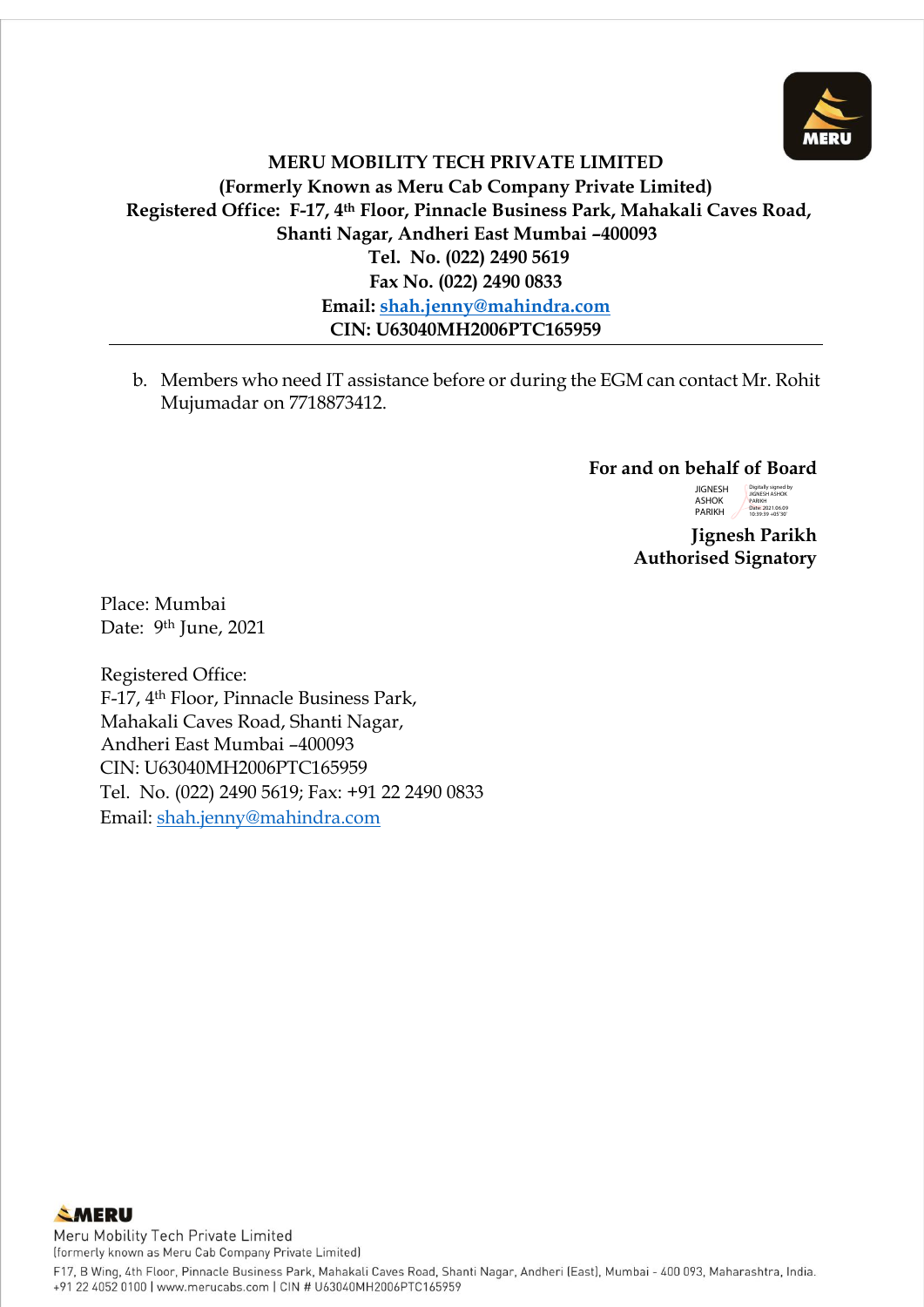

# **EXPLANATORY STATEMENT IN RESPECT OF THE SPECIAL BUSINESS PURSUANT TO SECTION 102 OF THE COMPANIES ACT, 2013.**

The existing Articles of Association of the Company include clauses from the erstwhile Shareholders' Agreement which has now become redundant.

After the acquisition of equity shares of the Meru Travel Solutions Private Limited (MTSPL), Holding Company of the Company, from the other shareholders by Mahindra and Mahindra Limited (M&M) and redemption of Redeemable Optionally Convertible Non-Cumulative Preference Shares, MTSPL has become a wholly owned subsidiary of M&M w.e.f. 25th May, 2021.

The Articles of Association of the Company needs to be altered to delete all references to the erstwhile Shareholders' Agreement and capture all relevant articles required in the Articles of Association of a company under the Companies Act, 2013.

It is therefore proposed to adopt a new set of Articles by replacing / substituting the existing Articles of Association of the Company. The proposed new set of Articles of Association of the Company is available for inspection by the Members in electronic form as per note no. K mentioned above.

None of the Directors, Key Managerial Personnel (KMP) of the Company and their relatives are, in any way, concerned or interested, financially or otherwise in the said Resolution.

**SMERU** Meru Mobility Tech Private Limited

(formerly known as Meru Cab Company Private Limited)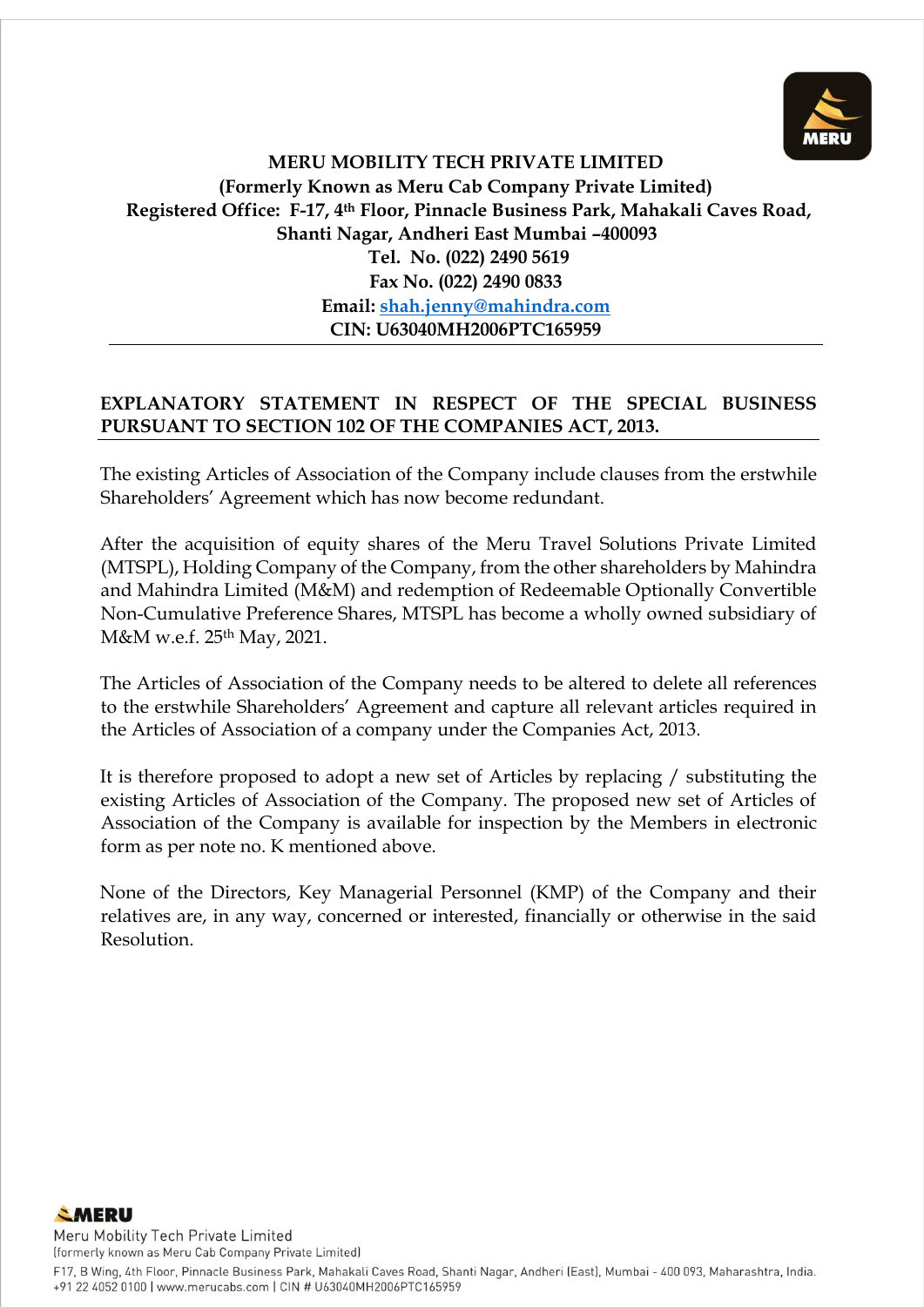

The Board recommends the Special Resolution set out in this Notice for the approval by the members.

#### **For and on behalf of Board**

JIGNESH ASHOK PARIKH Digitally signed by JIGNESH ASHOK PARIKH Date: 2021.06.09 10:40:04 +05'30'

**Jignesh Parikh Authorised Signatory**

Place: Mumbai Date: 9<sup>th</sup> June, 2021

Registered Office: F-17, 4th Floor, Pinnacle Business Park, Mahakali Caves Road, Shanti Nagar, Andheri East Mumbai –400093 CIN: U63040MH2006PTC165959 Tel. No. (022) 2490 5970; Fax: +91 22 2490 0833 Email: [shah.jenny@mahindra.com](mailto:shah.jenny@mahindra.com)

**AMERU** Meru Mobility Tech Private Limited (formerly known as Meru Cab Company Private Limited)